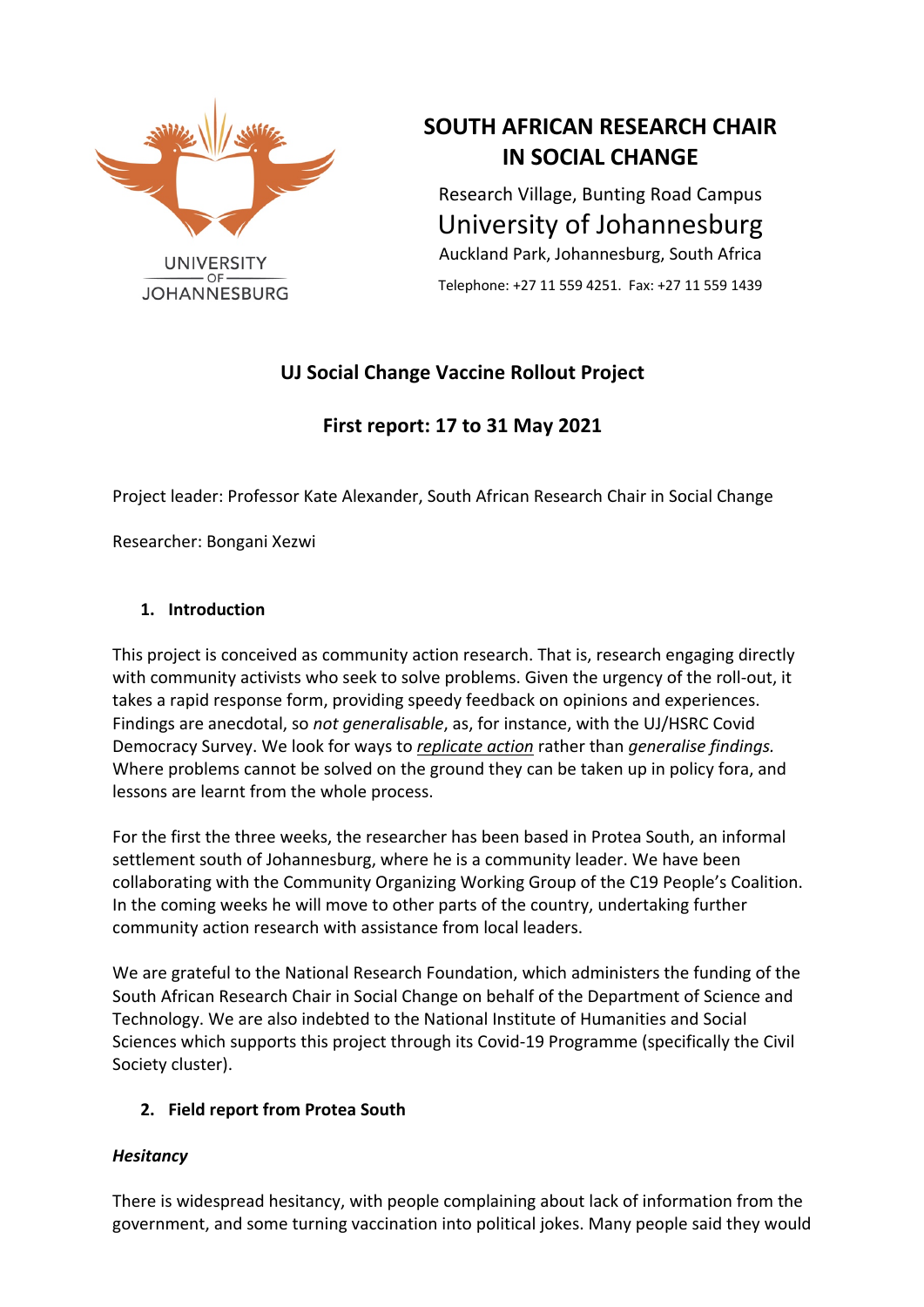take the vaccine when they saw others doing so. The researcher met with a group of four sangomas, of whom three were opposed to vaccination and only one was in favour. They each had between five and 20 clients a day, so could be 'influencers' but also a potential vector for transmission. They did not understand 'waves' and were angry about their exclusion from education around the vaccine.

#### *Registration*

At a meeting with young people from the Soweto Sukuma Sinqobe Movement (SSSM) it was possible to answer questions and persuade some of the activists to assist older people to get vaccinated. The researcher met Community Health Workers (CHWs) who were going from door to door registering people with pencil and paper. A meeting for old people was held in a tent hired from the church and they were invited to the meeting using the church's megaphone. Thirty-seven old people attended and some of the CHWs also came. Questions were answered, and afterwards 20 registered; the other 17 having already done so.

Using pencil and paper to register is laborious and some people complained they had registered but had not received an acknowledgment on their phone. The system could be improved by using cheap smart phones to register people. Greater use could be made of unemployed youth, but most of them are hungry and need food.

#### *Vaccination*

The researcher drove three old people to Lenasia Clinic for vaccinations. One was a woman in her hundredth year. There was no checking for registrations or SMS invitations, only IDs were required. Even here, everything was done on paper. When the clinic ran out of vaccination cards, the researcher assisted by photocopying A4 vaccination 'papers'.

The two nurses vaccinating were very helpful and friendly, and the three Protea South residents were relieved and proud after their vaccinations. However, there was scope for improvement. More people could have been vaccinated if there were assistants to explain the need to come back in six weeks and take Panados (paracetamol) for any pain, but this had to be done by the vaccinators themselves. To deal with the workload, the vaccinators spoke to two patients at the same time, increasing the risk of misunderstanding. There were posters in the waiting area, but they were all in English. There were only a few seats, so people might have to stand for a long time in the hot sun, an unpleasant experience, especially for people who are frail.

After this, one of the 'gogos' who had been vaccinated phoned the researcher with a request to take another, larger group of people to Lenasia Clinic. This was interesting because she had previously been very sceptical but was now an 'ambassador'. Lifts were provided for the new group and some others, but this method of transport depending on one individual and their car is not sustainable. There needs to be an official plan for taking people to vaccination sites if they require a lift. It requires two taxis to get to the clinic, a cost of R22 there and R22 back. This is too much for most people in the settlement, so unless transport is provided many will be left unvaccinated, even though they want to be safe, and some will doubtless die as a consequence.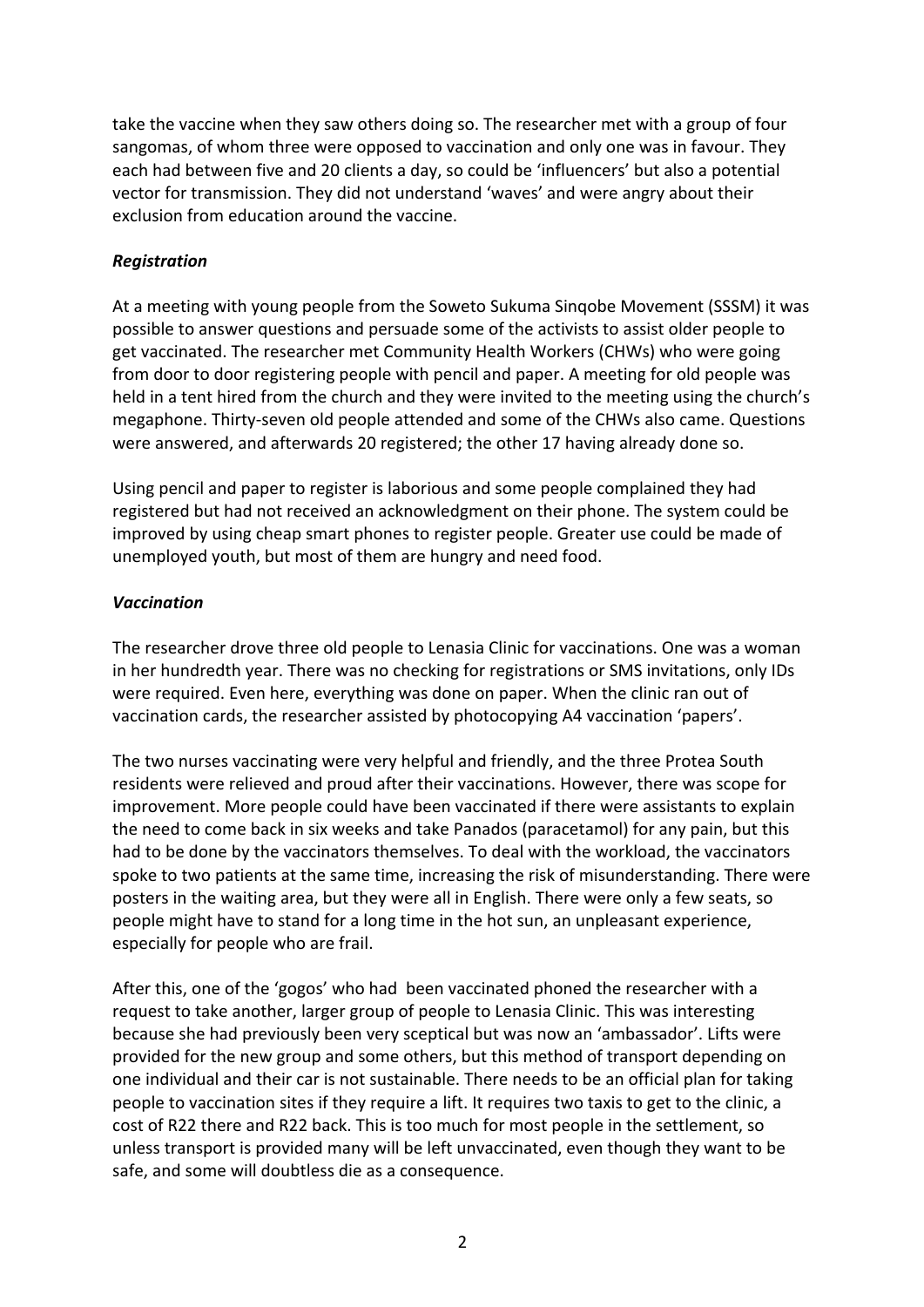On the second day, the clinic had changed the system and there were two queues, one for people who had registered and one for people who had not. This created confusion because sometimes there would be a couple or a group who were split up, making transport even more of a problem.

Panados provided a talking point and were a source of complaint for people who had been vaccinated. Again, cost was an issue. For some people there was also a sense of injustice: the government had told them to get vaccinated so the government should provide the Panados.

#### *Masks*

Only a small minority of people will be vaccinated prior to the peak of the third wave, and the majority will have to protect themselves and others by following well-established protocols and regulations. Before the President's most recent 'family talk' people had stopped wearing masks in the settlement – they did not wear them on the streets, in spazas or in taverns, and there was no use of sanitiser. So far, there is no indication that matters have changed. This is sad, because under Level 5 the SSSM ran a very successful campaign to persuade people to wear masks. The slogan 'Asivikelane' was developed ('I protect you, you protect me'). But people did not understand how the situation could be getting worse if the government had moved from Level 4 to Level 3 and then Level 2. Now some people say that Level 2 is not so much, because it is less than Level 3.

Some young people watch TV and are getting scared about the third wave, but most people do not watch TV and will not worry until they know people who die. Some others have difficulties obtaining masks, with a few sharing them or carefully washing cheap surgical ones.

# **3. Reflection**

In principle, the Electronic Vaccination Data System (EVDS) is a good idea. It should have reduced inequalities by vaccinating people in the order they registered. But inadequacies of the government's implementation undermined this. People with cars and petrol money can drive around vaccination sites until they find a relatively short queue for 'walk-ins'. This is not possible for poor people, who, as seen in this case study, do not have the funds to reach their nearest site, let alone go from one to another.

In addition, EVDS was introduced as a technocratic solution to a social problem. First, many people do not have the information they need to make an informed decision about vaccination. People with smartphones and computers read online posters in English. Those without such gadgets and linguistic competency need posters on walls and flyers in hands, preferably in their own language, and they need far more coverage on radio and TV. Secondly, even though it is free and relatively easy to register by phone, the steps are not adequately conveyed and, again, messaging has prioritised an online process. People without access to any kind of phone, and there are still many of them, must not be excluded from information and registration.